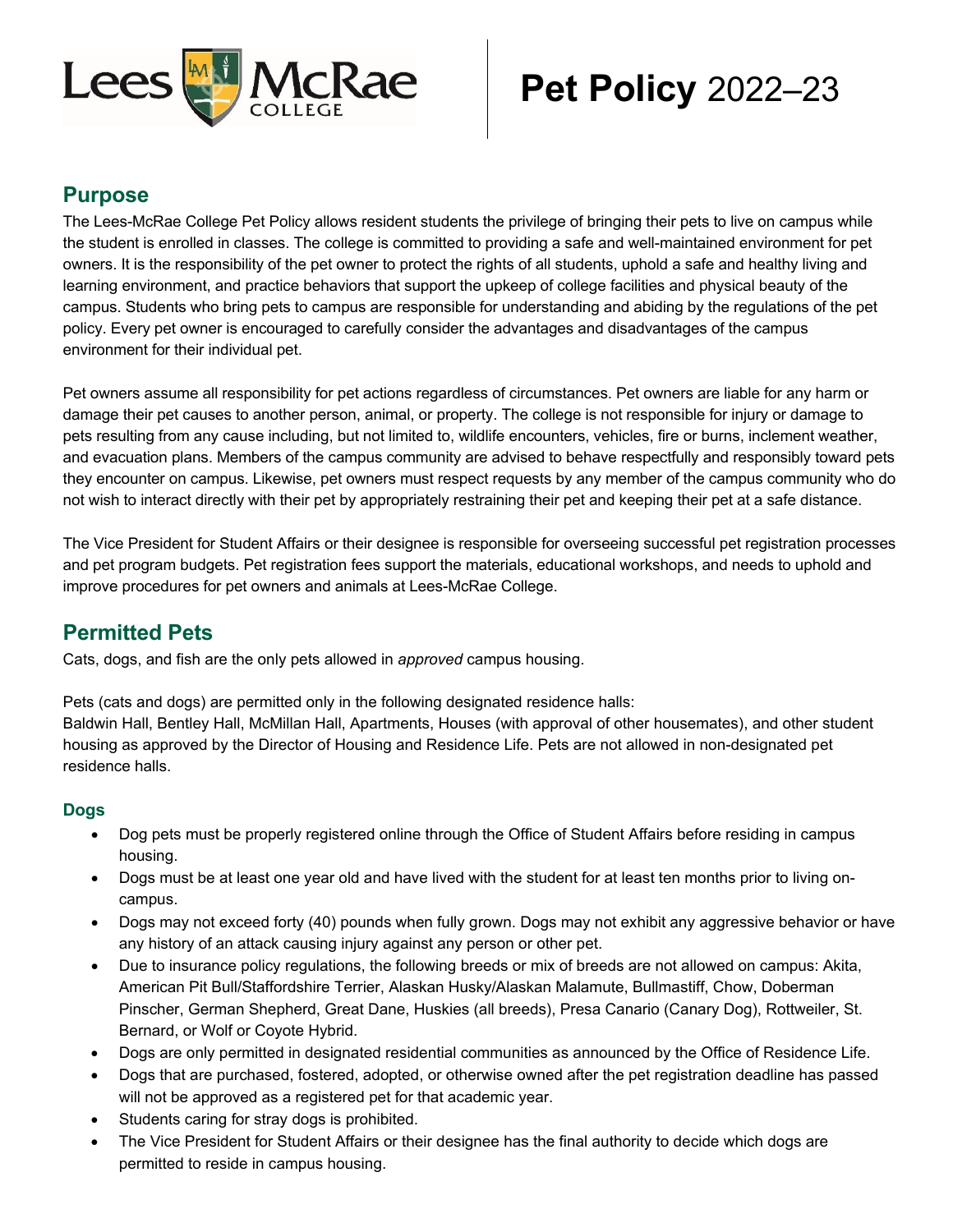#### **Cats**

- Cats must be at least six months old and have lived with the student for at least three months prior to living oncampus.
- Cats may not exhibit any aggressive behavior or have any history of an attack causing injury against any person or other pet.
- Cats are only permitted in designated residential communities as announced by the Office of Residence Life.
- "Outdoor cats" are not permitted to live on campus.
- A cat that is purchased, fostered, adopted or otherwise owned after the pet registration has passed will not be approved as a registered pet for that academic year.
- Students caring for cats as strays is prohibited.
- The Vice President for Student Affairs or their designee has the final authority to decide which cats are permitted to reside in campus housing.

#### **Fish**

- A fish aquarium must not exceed twenty gallons.
- A student can have no more than two aquariums.
- Students are not required to register or pay the pet fee for fish.

Owners are not permitted to breed any pet or domestic animals on campus for food or other purposes.

Only one pet is permitted per student—unless prior approval is given by the Director of Housing and Residence Life.

First-year and transfer students are eligible to apply for a pet-approved housing assignment pending the availability of a pet-approved space.

Students approved to live off campus and wishing to bring their pet to approved classes must also register their pet with the Office of Student Affairs. Off-campus students do not have to pay the \$500 pet registration fee but must provide all appropriate documentation prior to them bringing their pet.

If a pet owner has been given permission by Residence Life staff to remain on campus during a vacation (Fall, Thanksgiving, or Spring Break) all rules of the Pet Policy still apply. If owners are leaving campus during a break, they must take their pet home or make arrangements for the pet to stay off campus. Pets are not allowed to be left in a residence hall room/suite unattended during any break (excluding fish).

Wildlife Rehabilitation animals are not covered under this policy and are not allowed in the residence halls, apartments, or houses.

## **Registration and Inoculation**

All animals that reside on campus must be registered with the Office of Student Affairs. The registration fee (does not apply to ESA or Service Animals) will be \$250 per semester (\$500 per year) for all animals, except for fish. The registration fee will be charged to the student's account by the Office of Residence Life. This fee is charged for each pet.

All pets must be registered prior to residing on campus. All pet registrations are valid for one academic year.

Certification of all appropriate vaccinations, proof of liability insurance, and a photograph of the pet must be presented when registering. Dogs and cats are required to be treated for fleas and must be spayed or neutered. Certification that this procedure has been performed must be provided when registering. Owners must also present certification from their veterinarian that the dog has been in the family for at least 10 months, and cats for three months.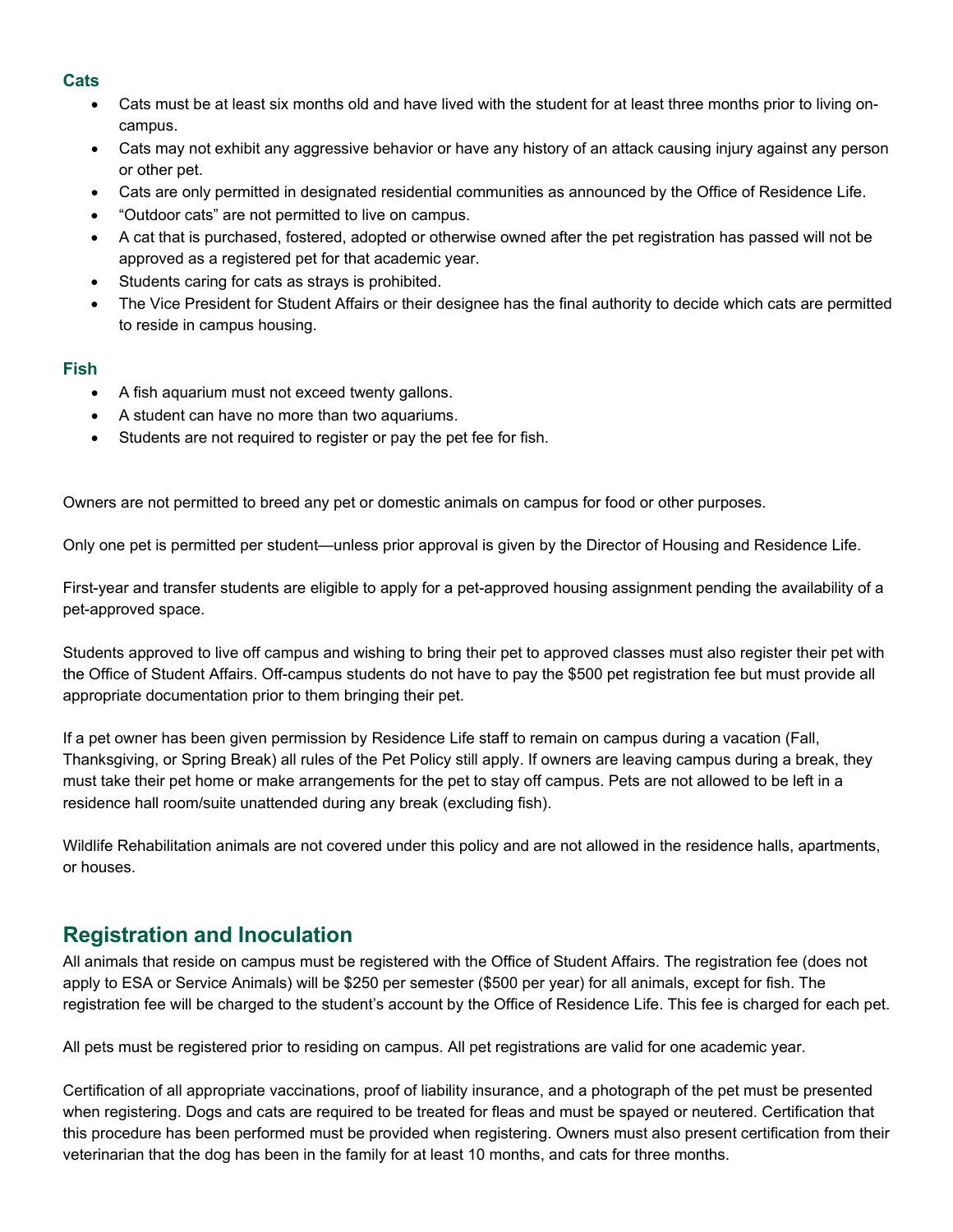All pets must be registered during the registration period determined by the Office of Student Affairs; failure to register the pet will result in the pet owner being placed on pet ownership probation and may result in a \$500 fine. Once on probation, the pet owner runs the risk of losing their privilege of owning a pet on campus. All pets must be in good health while residing on campus.

#### **How to Register**

All animals that reside on campus must be registered with the Office of Student Affairs. Pet registration for the upcoming fall semester takes place in the spring semester of each academic year, during the housing selection process. If a student wants to register a pet for the upcoming spring semester, those will be reviewed on a case-by-case basis within the first four weeks of the semester.

Students wishing to bring a pet must submit the following:

- Pet/Domestic Animal Application
- Veterinary records
	- o *Veterinary records must include the date of spay or neuter, updated shot records, and proof that the dog or cat has been owned for the appropriate amount of time as defined by the pet policy.*
- Proof of Liability Insurance
- Three (3) written references that speak to their responsibility as a pet owner.
- Photo of Pet

#### **Deadlines**

Deadlines for Pet Registration will vary by academic year. These dates will be communicated to the campus community via Lees-McRae campuswide email.

#### **Pet Waiver**

Residents must accept full liability for their pet, should their pet cause harm or damage to another person or their property. The college will not accept any liability to property or persons due to a pet that is not being properly watched or cared for. Residents who are approved to bring their pets on campus will need to sign the pet policy waiver at move-in.

## **Campus Breaks**

Pet owners must remove their pet from campus during any campus break in which the pet owner will be away from campus for an extended period of time. This includes dogs, cats, and small pets. Breaks include: Fall Break, Thanksgiving Break, Winter Break, Spring Break, Summer Break, etc.

All pet owners and pets who remain on-campus during breaks must register and receive approval from the Director of Housing and Residence Life by the communicated registration deadline.

If a pet owner is not approved to remain in campus housing for campus breaks, under no circumstances will the pet be approved to remain in campus housing.

Pet owners found to be in non-compliance will be subject to fines, disciplinary action, and/or additional action deemed necessary by the college up to and including the removal of the pet from campus.

## **Inclement Weather and Evacuation**

During the evacuation of campus, all pets are to be removed from campus for their safety.

Upon evacuation, registration records will be provided to the Office of Residence Life for community health and safety checks. Staff are to confirm that pets have been removed during the evacuation.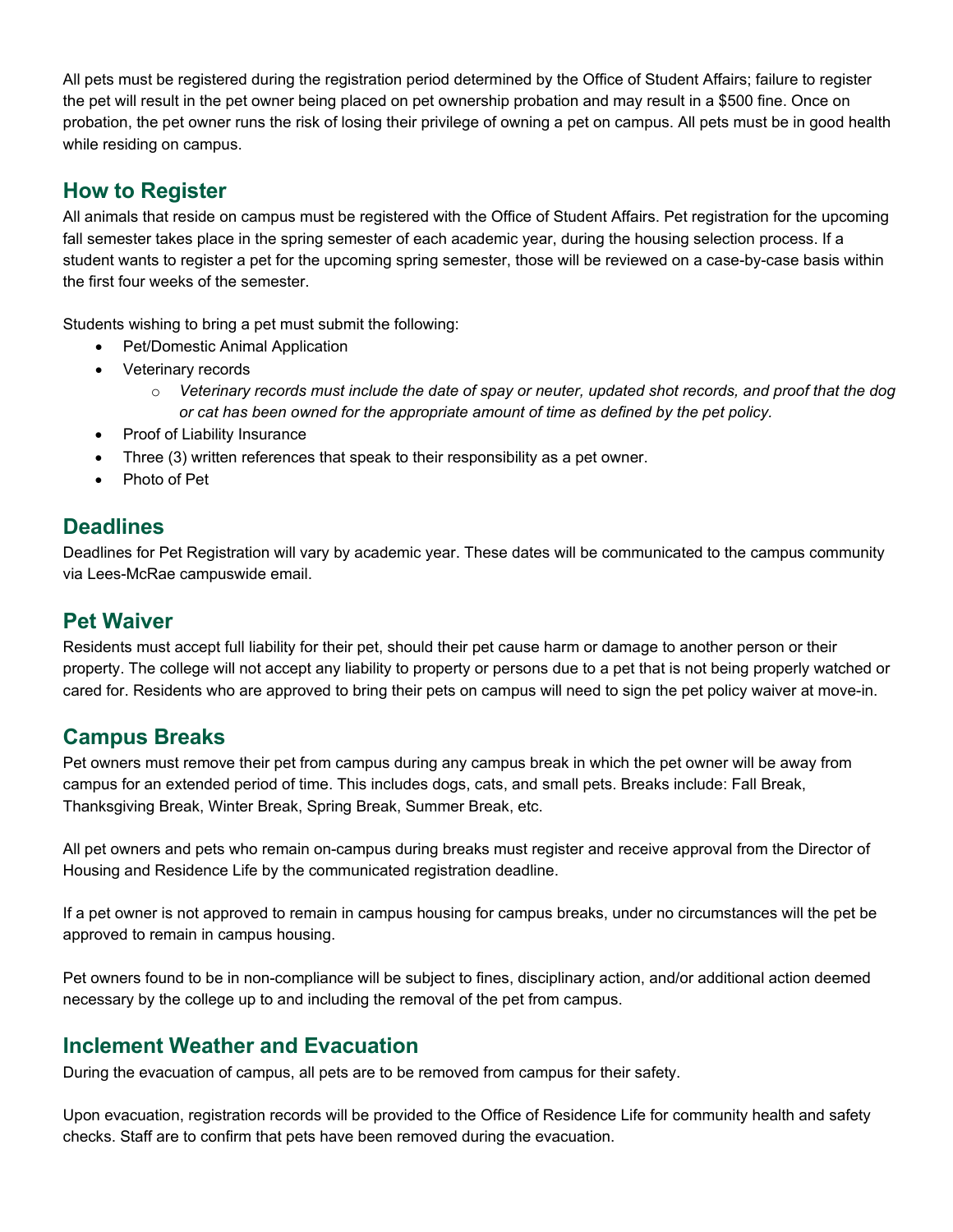Students responsible for abandoning a pet will be fined, referred to the Office of Student Conduct, and referred to North Carolina animal abandonment laws.

## **Pet Removal from Campus Housing**

Owner abandonment, negligence, or mistreatment of a pet will not be tolerated. No warnings will be issued. In the case of abuse, the pet will be removed from the situation in order to prevent contact with the person(s) responsible for the abuse. Person(s) responsible for the abuse will be referred to the Office of Student Conduct and may be reported to other authorities as appropriate.

The Vice President for Student Affairs or their designee oversees any pet removal from campus housing. Pets may be removed from campus housing when there is reasonable cause to believe, based on available facts, that the pet is a threat to the safety, health, or welfare of any member of the residence hall community or residence hall property.

Pets are included in the Quiet Hours and College Noise Code as published in the Campus Housing Policies and Regulations—Activities in Halls policy. Pets that continue to detract from a residential environment conducive for studying and sleep may be removed from campus housing.

Any member of the Lees-McRae College community may file a complaint with the Office of Student Affairs for any form of misconduct from a campus pet owner or pet. Complaints are to be sent to [studentaffairs@lmc.edu.](mailto:studentaffairs@lmc.edu) Pet owners may be referred to the Office of Student Conduct. Actions may include, but are not limited to, warnings, fines, and removal of the pet from campus.

Wildlife is not allowed in campus housing and is not covered by the pet policy. Any rescued wildlife is to be brought to the May Wildlife Rehabilitation Center or other appropriate animal care facility as designated by local and state officials.

#### **Pet Owner Responsibilities**

If Lees-McRae College approves a pet/domestic animal application, the pet owner is solely responsible for the custody and care of the approved pet and must meet the following requirements:

- 1. Regardless of the circumstances, the pet owner is ultimately responsible for the actions of the pet. Approved Pet owners may not transfer daily care responsibilities for their animal to others.
- 2. All pets must reside with their owners at all times when on campus.
- 3. All dogs and cats must be housebroken before arriving on campus.
- 4. Pets are not allowed inside academic and administration buildings unless approved by faculty and staff for their classroom or office. No pets are allowed in the following buildings or areas: unapproved residence halls, Williams Physical Education Center, Student Recreation Complex, Cannon Student Center, science laboratories, dining facilities, Hayes Auditorium, dance studio, The Exchange Bookstore, Einstein Bros. Bagels, and the May School of Nursing and Health Sciences.
- 5. All pets must be on a leash at all times and must be under vocal command. Under no circumstances are pets allowed to run around outside unsupervised and/or off leash. Pets are not permitted in residence hall bathrooms.
- 6. Pets cannot be tied up, leashed to an object or building when outside or in a hallway/area while owner is not present.
- 7. Pet owners are required to attend promptly to the pet's toileting needs and clean up after and properly dispose of the animal's waste in a safe and sanitary manner. Animal feces must not be disposed of in any trash receptacle or through the sewer system inside any building. Feces must be removed from college grounds by securing in a plastic bag and placed in an outside garbage dumpster or trash can.
- 8. Pet owners are required to ensure that animals are well cared for. Any evidence of mistreatment or abuse may result in immediate removal of the pet and/or disciplinary action for the individual.
- 9. Approved pets may not be left overnight in college housing to be cared for by any individual other than the pet owner. If pet owners are to be absent from their residence halls overnight or longer, the animal